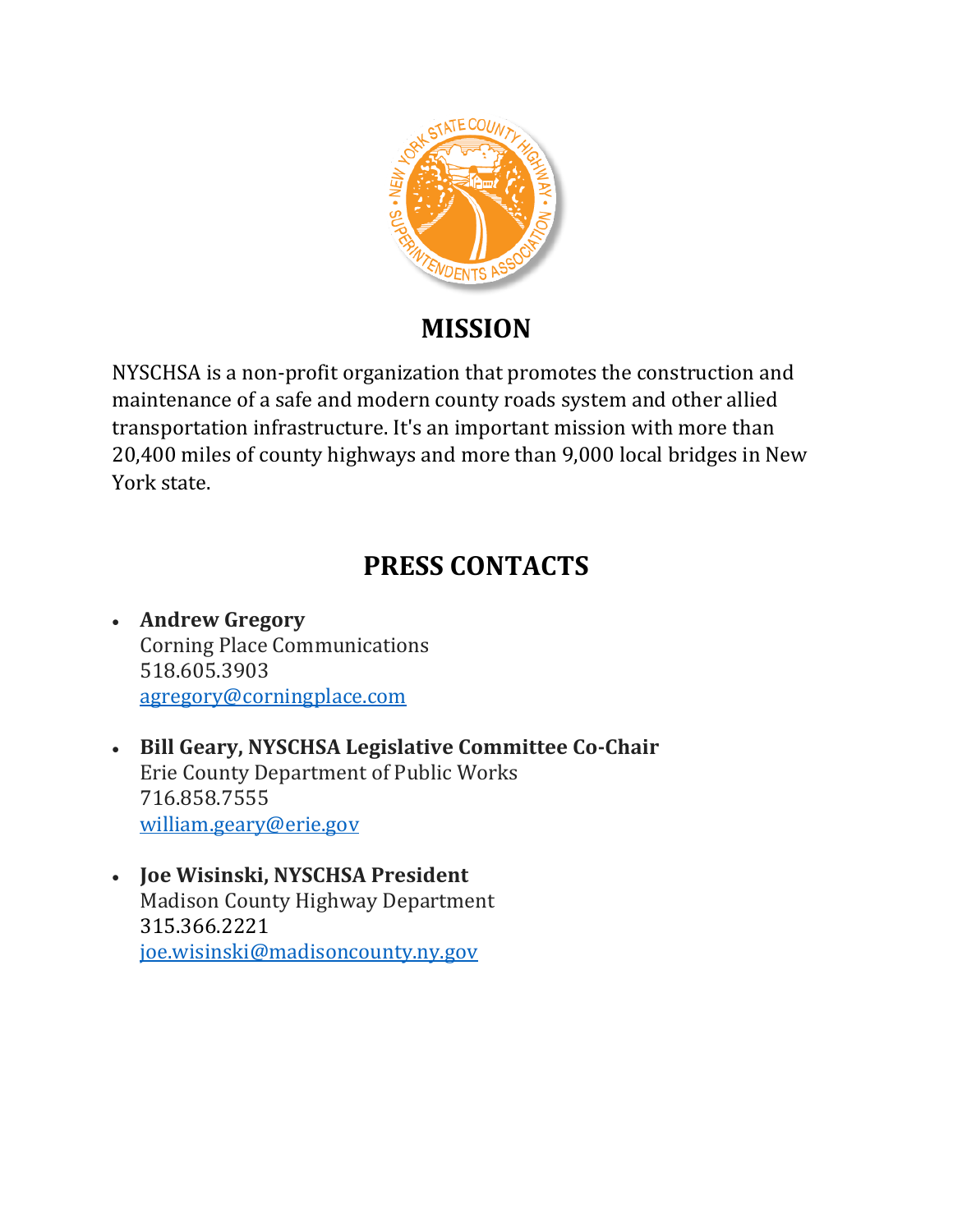## **KEY ISSUES**

#### **LOCAL ROAD AND BRIDGE FUNDING WAS CUT BY \$120 MILLION IN THE CURRENT 2020-21 BUDGET**

- The Governor reduced the 2020-21 CHIPS, PAVE-NY and Emergency Winter Recovery (EWR) Programs by \$120.6 million and has not yet released the \$100M for the BRIDGE-NY Program.
- After the Legislature adopted the 2020-21 budget there was a 69-day postponement before the State released each municipality's financial award letter, only guaranteeing 80% reimbursement: delaying millions of dollars in highway work and tens of thousands of construction workers from starting their jobs.
- CHIPS, EWR and PAVE-NY are reimbursement programs. This means that they are disrupted by state policies that threaten payment delays and create uncertainty about full or partial repayment. All municipalities suffered financial losses due to the COVID-19 pandemic and many would not contract for work until they were certain that the State would reimburse them.
- These critical local highway programs are fully bonded and reducing them saved the State little cash; less than 25% of the programs' total value (Example: a \$100 million cut in local highway funding only saves the State \$25 million in cash). Going forward these programs need to be kept at their budgeted levels because they provide critically needed economic stimulus to every community statewide. We must ensure that this unnecessary funding delay and financial reduction never happens again.

#### **NYSCHSA & NYSAOTSOH 2021-22 BUDGET REQUESTS:**

- $\checkmark$  Support restoring the CHIPS program to \$438 million annually.
- $\checkmark$  Support increasing Extreme Winter Recovery funding to \$100 million annually.
- $\checkmark$  Support restoring the local BRIDGE-NY program to \$100 million annually.
- $\checkmark$  Support restoring the local PAVE-NY program to \$100 million annually.
- $\checkmark$  Support restoring the \$120.6 million cut from municipalities in 2020-21 and release the \$100 million local bridge program.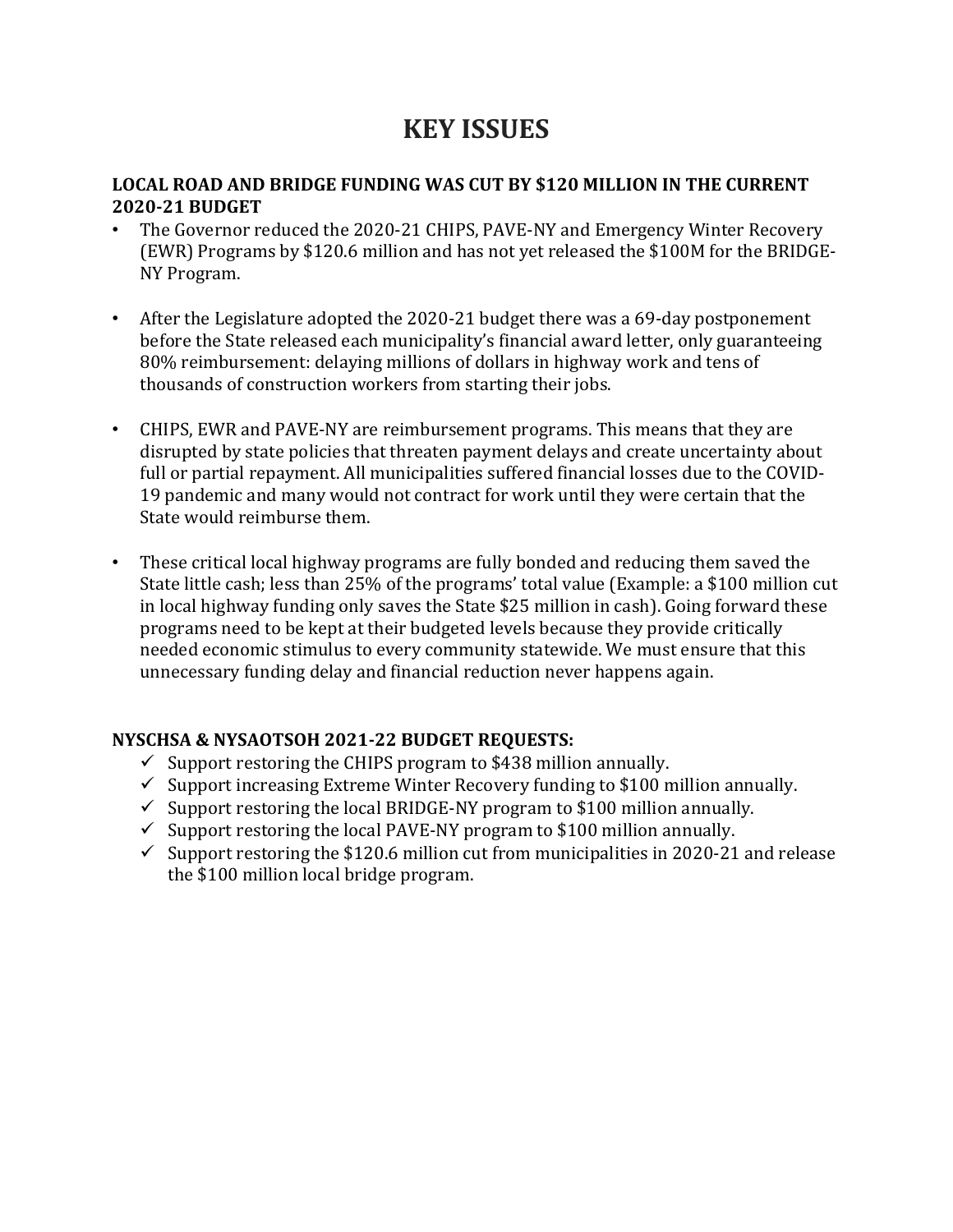#### **COVID-19 HAS IMPACTED LOCAL GOVERNMENT FINANCES MORE THAN THE STATE**

- State assistance and sales tax receipts represent nearly half of the revenues for County governments. Since January, local sales tax collections are down \$1.7 billion, and the state has reduced budgeted assistance to local governments by \$2.6 billon.
- Local highway budgets have been cut.
- Municipal highway workers were deemed essential and have been on the job since the onset of the COVID-19 pandemic. Localities have been successfully implementing CDC safe construction guidelines and have been purchasing personal protective equipment for laborers.
- According to the State Comptroller, as of November 30, 2020 the State General Fund had a balance of \$13.6 billion; \$7 billion more than the same time a year ago.
- The latest Federal Stimulus Act provides roughly \$54 billion to New York, \$426 million of which is for critical aid to the New York State Department of Transportation (NYSDOT) to backstop declining revenues and support construction jobs. A portion of this state budget relief should go to local governments that maintain 87% of the State's roads and half the bridges to restore local program cuts and enhance funding where possible.

#### **A Multi-Year NYSDOT Capital Program is Important; a new program must be adopted by April 1**

Last year's Enacted Budget included a one-year NYSDOT capital program that is ending March 31st. The 2020-21 Executive Budget had originally proposed a two-year program. A multi-year capital program is important for planning maintenance and enhancements of our valuable state and local transportation infrastructure. The current capital program provides no increases in funding levels from the year prior for the CHIPS, Marchiselli, EWR, PAVE-NY and BRIDGE-NY programs.

## **NYS INFRASTRUCTURE IS LOCAL INFRASTRUCTURE**

Local roads and bridges account for eighty-seven percent (87%) of NYS roads, and more than half of its bridges.

Thirty-four percent (34%) of local bridges are deficient and forty eight percent (48%) of road pavements are rated fair or poor. Drivers on local roads contribute nearly half of the gas taxes collected in this state.

According to a study conducted for the NYS Association of Town Superintendents of Highways an additional \$1.7 billion in additional annual spending is needed to address local pavement and bridge conditions of this local system, excluding of New York City.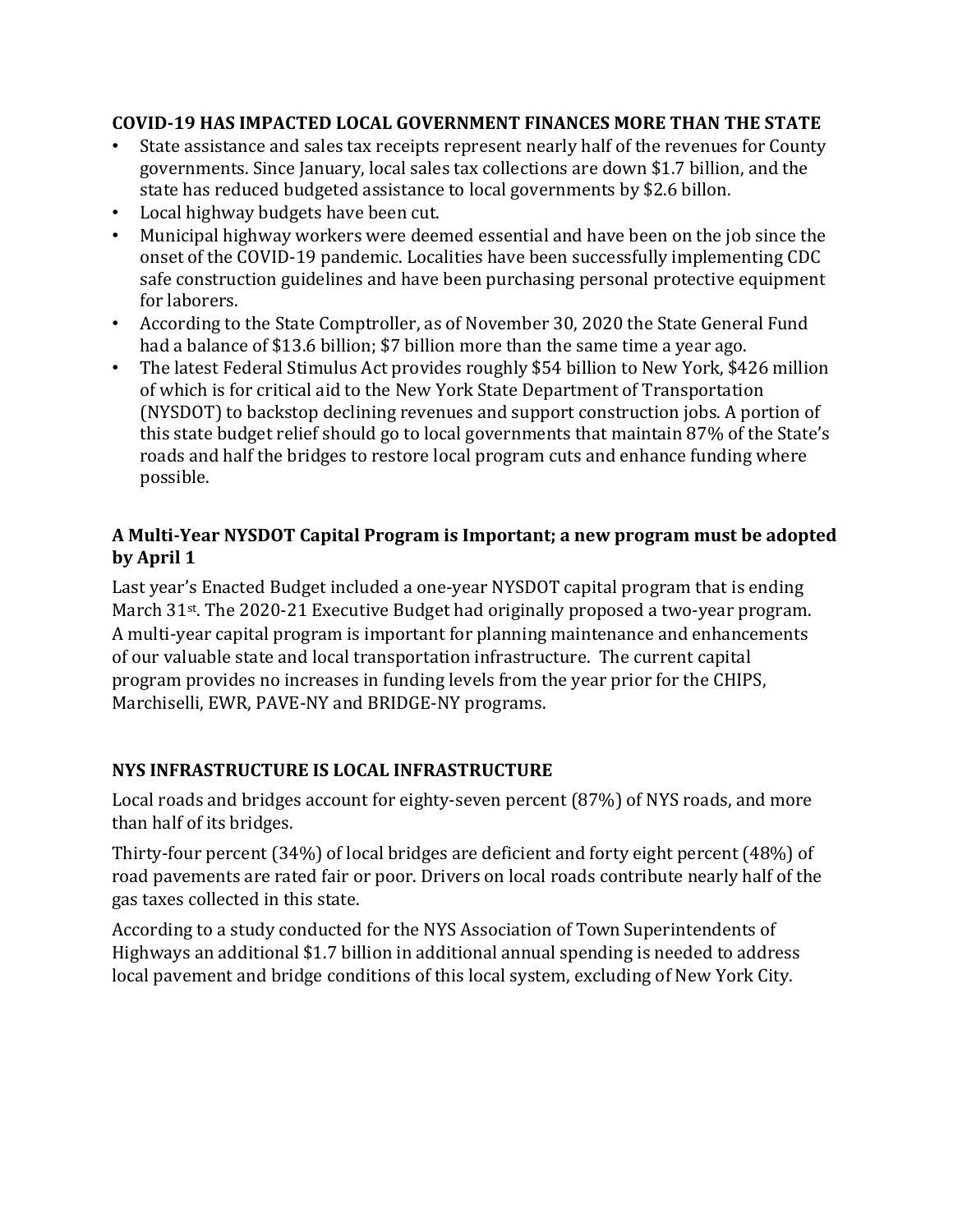#### **CHIPS UNDERFUNDED IN THE EXECUTIVE BUDGET**

The last time that the CHIPS base level was increased was in 2013 when the Legislature added \$75 million. CHIPS is the financial lifeblood of all local highway departments, distributing vital and reoccurring state funding through a formula to every local government in the State.

The CHIPS funding level for 2021-22 is critical as demonstrated by our previous requests over the years for a \$150 million increase in the CHIPS base amount. Every local highway department relies heavily on this flexible funding source. The 20% cut during this past construction season had a detrimental impact on already stressed paving programs and road maintenance efforts. Counties and towns are struggling to meet operating costs and capital needs due to the crushing effects of the pandemic on revenues and state assistance. These constraints and setbacks to local transportation infrastructure planning and programming will make it that much more difficult to meet system demands without elevated levels of funding for CHIPS and other highway and bridge programs in 2021 and beyond.

#### **JOB, ECONOMIC IMPACTS OF INCREASES IN LOCAL TRANSPORTATION FUNDING**

CHIPS, PAVE-NY and EWR funding is distributed to every municipality; and BRIDGE-NY project awards are distributed equitably throughout the state.

Each \$150 million increase in funding for local roads, bridges and culverts results in up to 4,200 highway construction-related jobs.

Efficient transportation systems provide economic and social benefits that result in better accessibility to markets, employment and increase private sector investments.

## **EXTREME WINTER RECOVERY**

The winter season is extraordinarily challenging for local highway departments in terms of high wind events and the amount of freeze/thaw cycles.

Overtime hours for snow/debris removal and the resulting labor costs strains operating budgets and, due to extreme events, equipment breakdowns and malfunctions are more frequent.

Local highway departments plow not only the huge local road system, but also over a quarter of the NYSDOT roads.

The freezing and thawing conditions lead to severe damage from flooding and will certainly create more potholes in roads that will need to be repaired in the spring.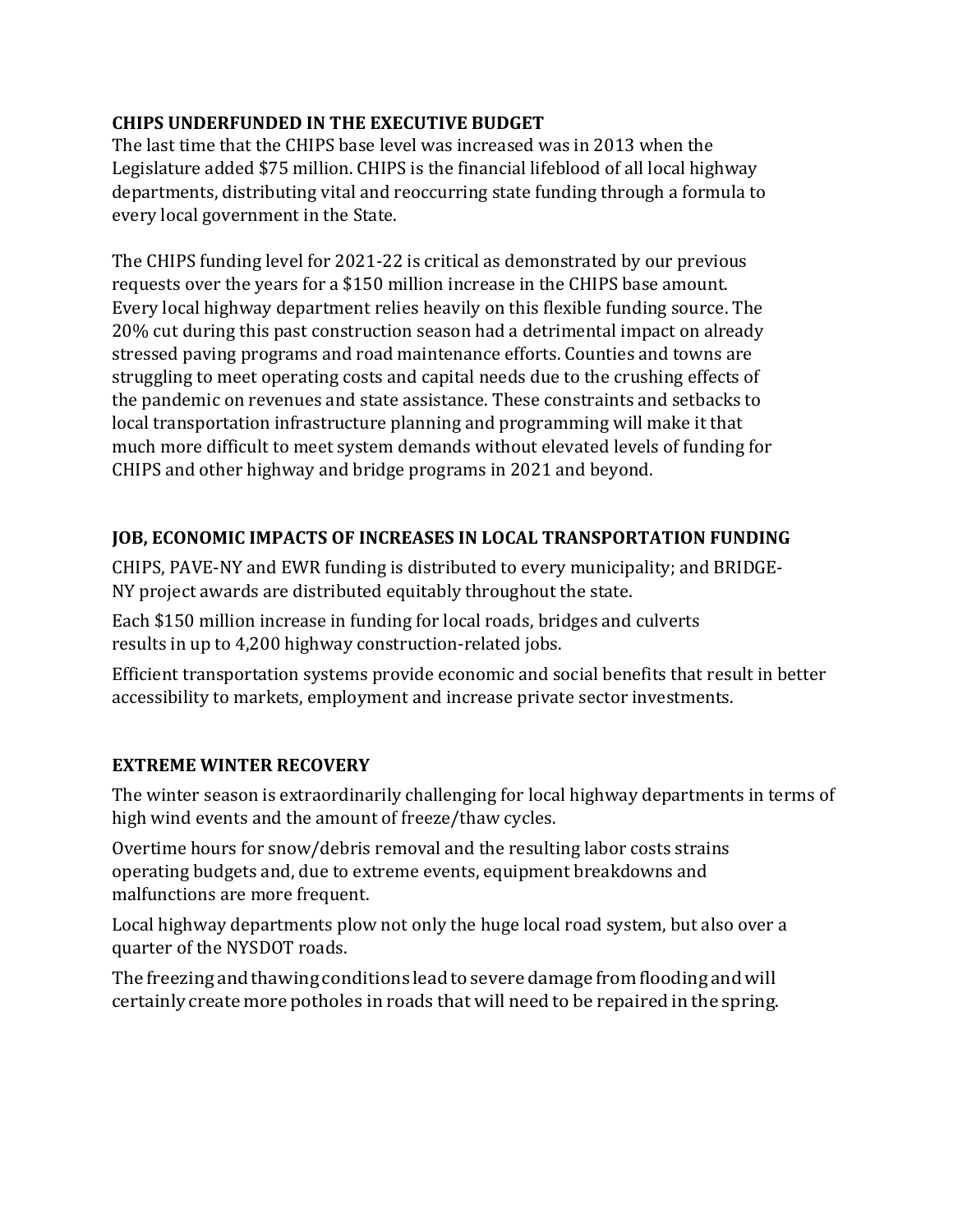#### **PAVE-NY**

PAVE-NY funds much needed road paving-related projects for local governments by formula. The inability to stabilize pavement conditions in our state is a huge concern for the future viability of the economy. Funding shortages mean many local governments' preventive pavement preservation strategies—to apply well-timed and targeted maintenance treatments—fall short of what is necessary to avoid more costly major rehabilitation or reconstruction down the road. PAVE-NY must continue to be fully funded annually.

#### **BRIDGE-NY**

BRIDGE-NY is a signature program to direct federal and state funding to local bridge and culvert projects throughout the state. In both Round I and Round II of BRIDGE-NY, the number and value of project applications far exceeded funding available for each region of the state. The chart clearly indicates this gap between needs and availability of BRIDGE-NY funding. **The need for the continuation and timely release of BRIDGE-NY funding is clearly necessary.**

| Year | <b>Amount \$ Available</b>                 | <b>Applications</b>                       | <b>Funded</b>           |
|------|--------------------------------------------|-------------------------------------------|-------------------------|
| 2016 | \$200M<br>(\$20M dedicated to<br>culverts) | Round I:<br>229 bridges, 366<br>culverts  | 93 bridges, 39 culverts |
| 2018 | \$262M<br>(\$50M dedicated to<br>culverts) | Round II:<br>259 bridges, 514<br>culverts | 86 bridges, 79 culverts |

#### **NYSCHSA & NYSAOTSOH SUPPORT**

- Amendments to the General Municipal Law extending the expiration of cooperative purchasing ("piggy-backing") beyond July 2021. This would continue to provide local government's greater contract flexibility and cost savings by permitting certain shared purchasing among political subdivisions.
- Amendments to the Highway Law to increase the Consolidated Highway Improvement Program (CHIPS) competitively bid threshold from \$350,000 to \$500,000. Increasing the CHIPS bidding threshold will give municipalities more flexibility to pursue the most cost-effective option to bid out or perform in-house projects, reducing costs to taxpayers.
- Provisions to improve safety in active work zones.
- Legislation allowing municipalities engaged in snow and ice removal or maintenance the option to install green lights or alternating green and amber lights on their vehicles in order to increase visibility.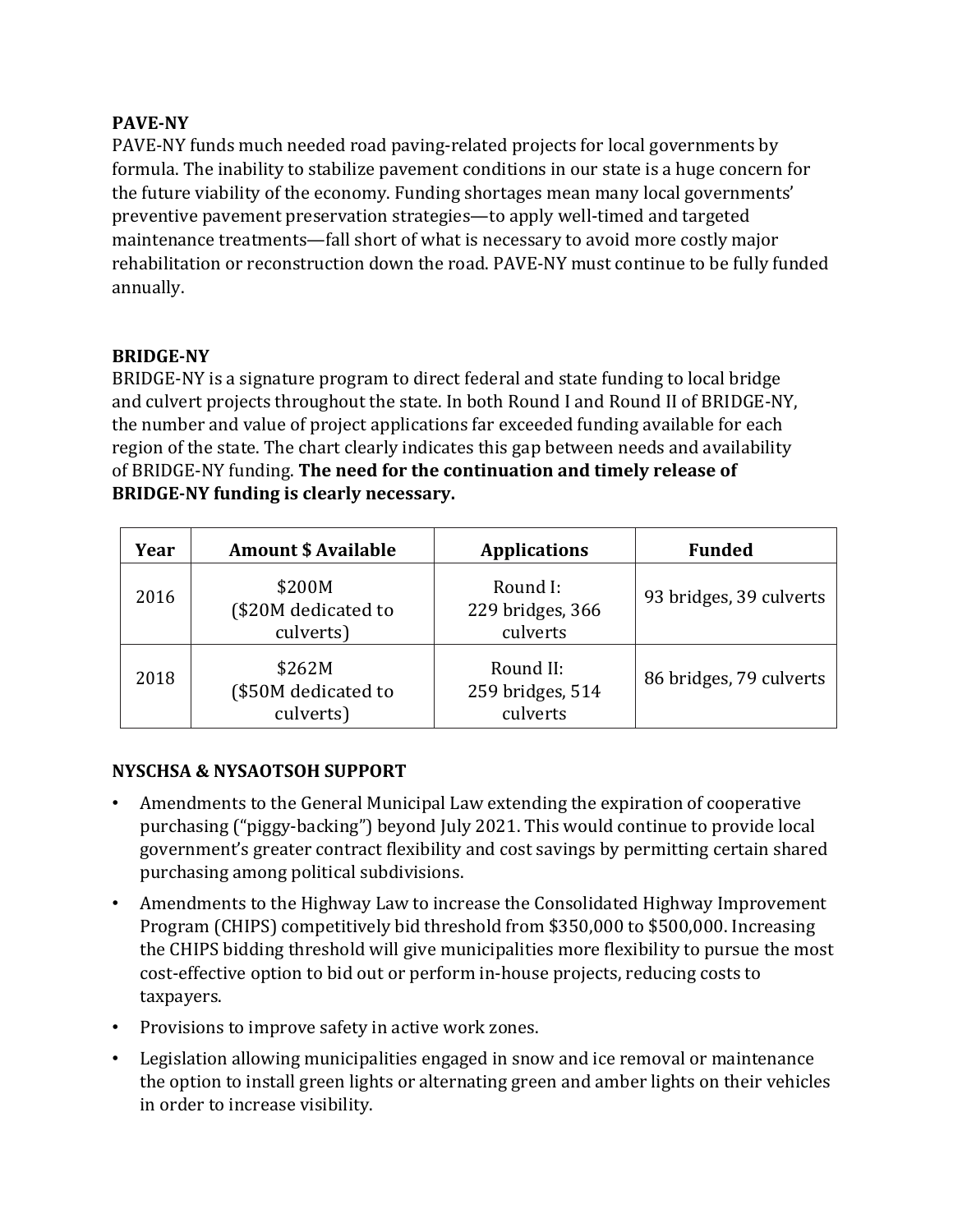

## **EXECUTIVE COMMITTEE MEMBERS**

**President** Joe Wisinski *Madison County*

**First Vice President** Andy Avery *Chemung County*

**Second Vice President** Kevin Rooney *Wayne County*

**Secretary** Jeff Smith *Tompkins County*

**Treasurer**  Fred Pena, P.E., Esq. *Putnam County*

Don Chambers *St. Lawrence County* Dan Crandell *Schoharie County*

Deb Donohue *Washington County*

Todd Gadd *Wyoming County*

Bill Geary *Erie County*

Kevin Hajos *Warren County*

Tim Hens *Genesee County*

Eric Mead *Montgomery County*

Charles "Skip" Vezzetti *Rockland County*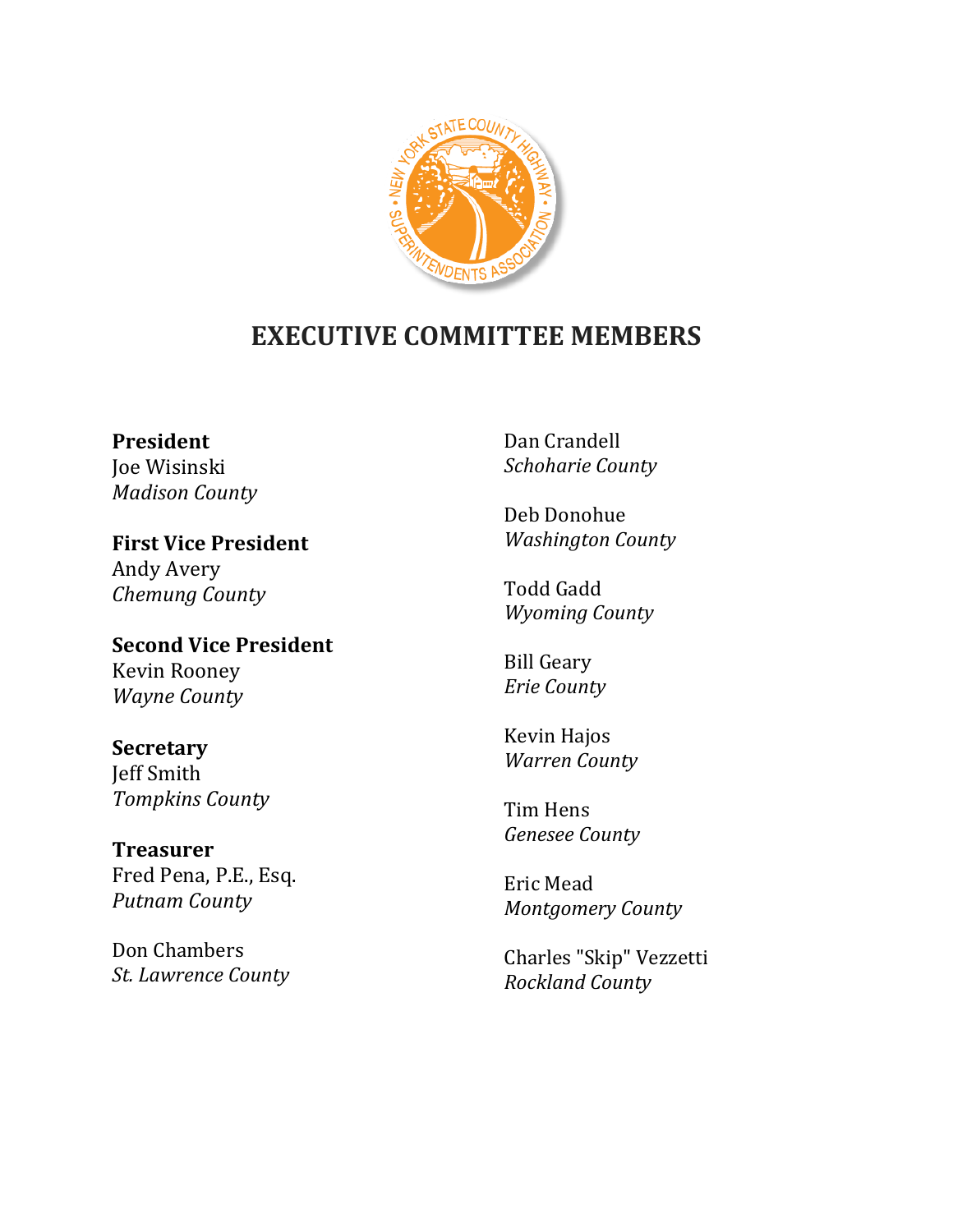## **NEW YORK STATE COUNTY HIGHWAY SUPERINTENDENTS ASSOCIATION JOINT LEGISLATIVE PUBLIC HEARINGS ON THE 2021-2022 EXECUTIVE BUDGET PROPOSAL – TRANSPORTATION**

## **OPENING**

Good evening, Chairs Kreuger and Weinstein, and members of the Senate and Assembly. I am Joseph Wisinski, President of the New York State County Highway Superintendents Association (NYSCHSA) and Madison County Highway Superintendent. Thank you for this opportunity to offer comments today on the 2021-2022 Executive Budget and its impact on counties' local road and bridge programs.

## **COVID-19**

The COVID-19 pandemic has affected everyone, and our county highway departments are no exception. We adhere to and follow all current public health policies to minimize the spread. However, despite our best efforts we continue to be short staffed with people out for positive cases or quarantine. Costs for cleaning and sanitizing of vehicles and equipment, social distancing, and masks, all continue to strain our local budgets, as our dedicated staff goes about the business of reconstructing, repairing, and maintaining our local transportation systems. In addition, we request that our Highway Crews be added to the Phase 1B COVID eligibility list.

## **LOCAL ROADS AND BRIDGES**

- As you know, make up the bulk of the statewide system
- 87% of NY's roads and over half the bridges are owned by local governments
- Our crews are plowing county roads as well as many state-owned highways to assure safe winter travel
- Local Roads are Essential: The reason is Motorists need to get to and from their jobs, homes, schools, hospitals, and other destinations.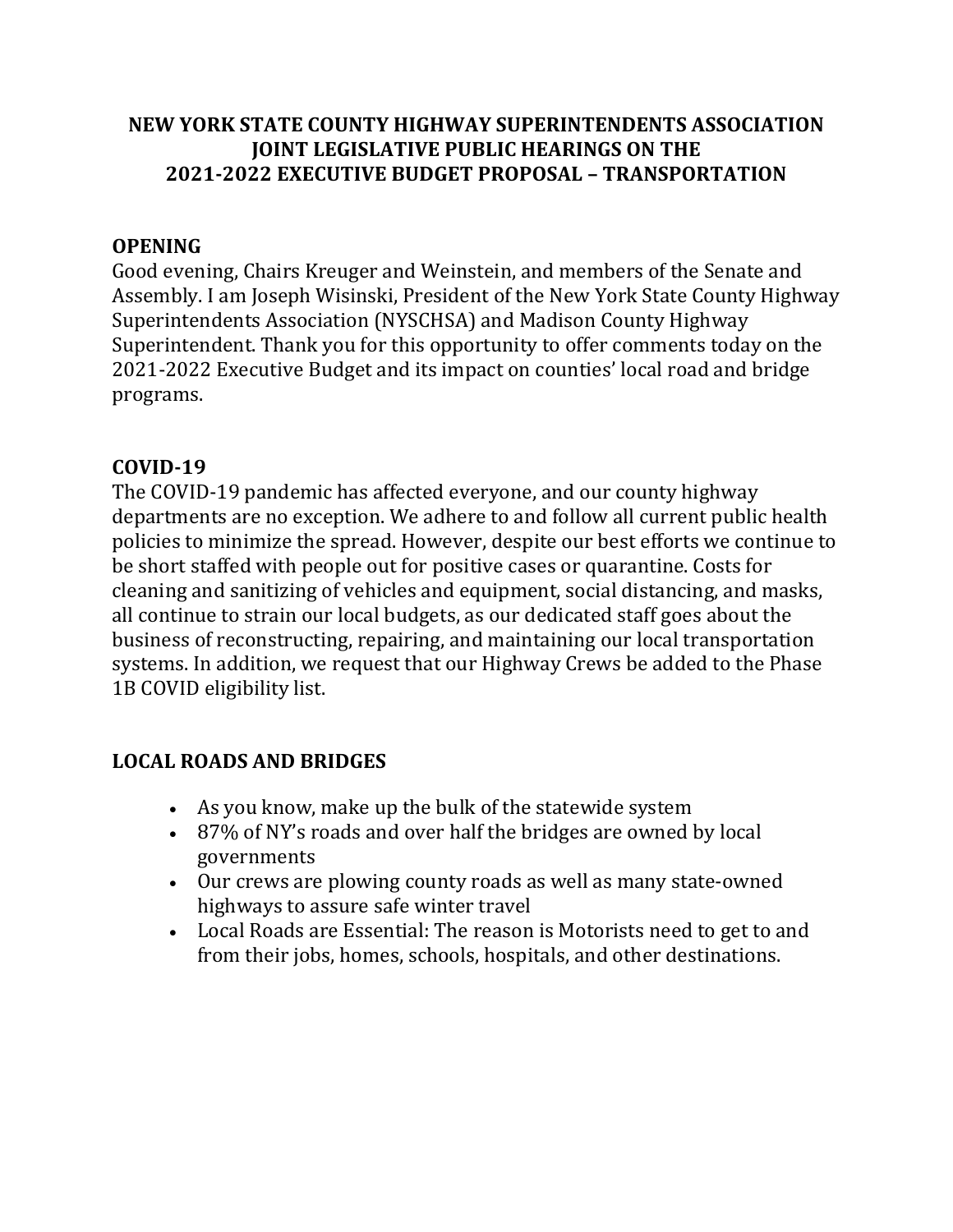## **THE 21-22**

- The Executive Budget proposal holds CHIPS funding once again, flat, at \$438 million.
- If enacted, this would be the 9th year without a CHIPS increase
- No increases are proposed for BRIDGE-NY and PAVE-NY (both remain at \$100 million)
- We do applaud the Governor's announcement yesterday to rollout a new \$200 million BRIDGE-NY project solicitation to generate goodpaying jobs, improve system functionality and resiliency, and keeping millions of motorists safe
- The Extreme Winter Recovery program, which the Legislature sponsors at \$65 million, is not carried forward in the Executive Budget

Thus, the state's local road and bridge spending plan is flat despite the 33% funding increase in the overall 2-Year DOT Capital Plan, set at \$3 billion for the current budget plus the one to be adopted in April.

## **LOCAL PROGRAMS NEED TO BE MADE WHOLE without delay.**

- The current appropriations for local highway programs were cut by 20%; \$120.6 million
- 2020 Funding allocation notices to local highway departments were not sent until 69 days after the budget was adopted last April.
- Many municipalities could not go forward and plan their highway programs with the uncertainty of full reimbursement from the state
- With only 80% of our CHIPS, PAVE NY and EWR funds available, our local transportation capital programs, which were already underfunded, were reduced even further.
- As a result, we saw a reduction in local construction jobs and we all know that work delayed, will cost much more later.
- Counties have seen a massive drop in sales tax collections and state aid and while Counties do all they can to maintain highway infrastructure funding at the local level, they are often operating with their hands tied behind their backs, and not able to makeup losses in highway funding.